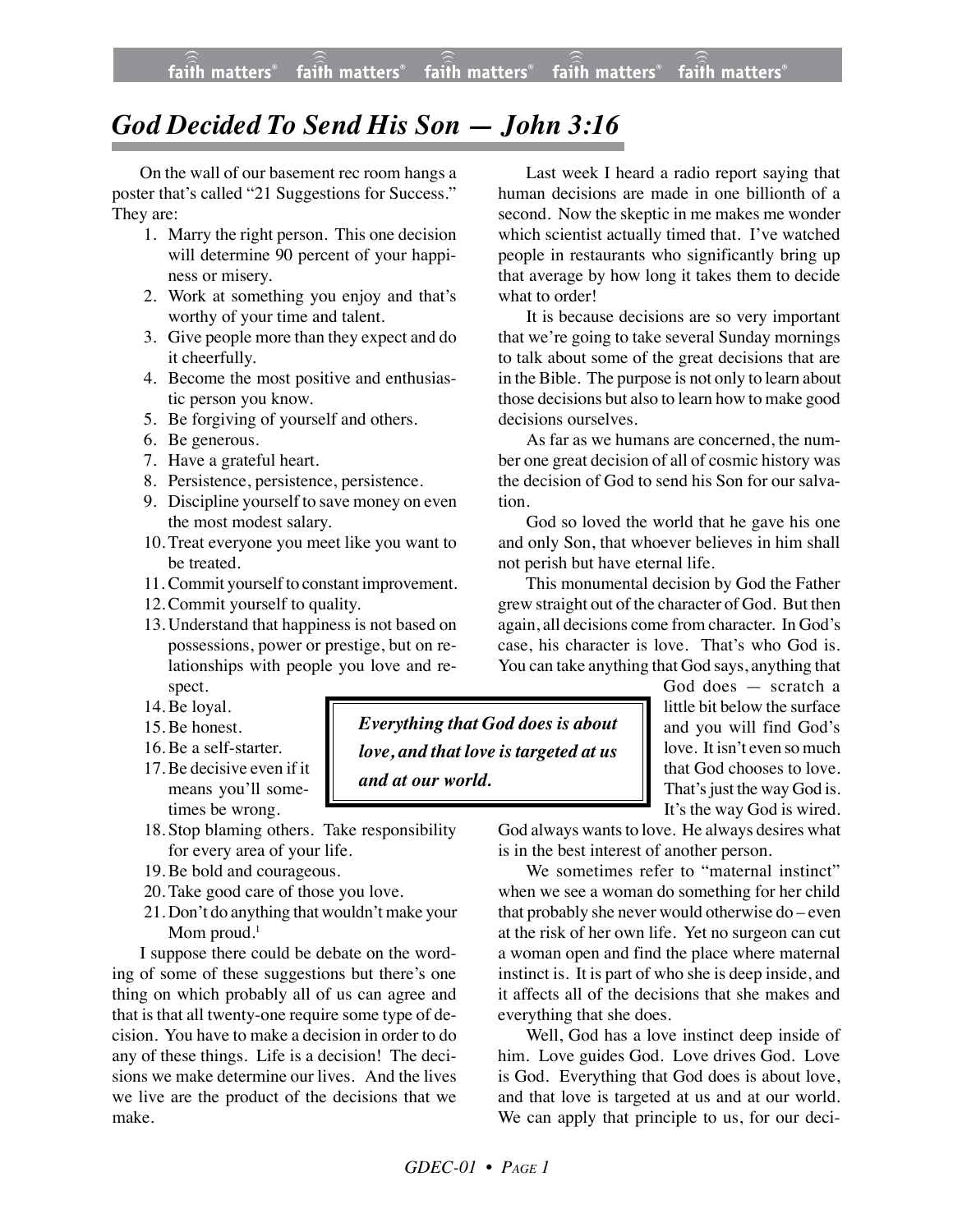sions also come out of our character. The actual decision may only take a billionth of a second but the reality is that all the decisions that we make, whether the smallest and most routine or the largest and most monumental, are the result of everything that we are on the inside for a lifetime before that decision was made.

When we analyze it, we begin to see that loving people make loving decisions. Hateful people make hateful decisions. Generous people make generous decisions. Greedy people make selfish decisions. Our decisions are a product of who we are as persons.

There is a fascinating process at work in our lives that seems contradictory, but isn't. While it is true that our decisions come from our character, it's also true that our decisions shape our character. It works both ways. Every decision that we make shapes who we are on the inside. We know from personal experience and from observation that making a loving decision builds a loving character. Make a decision to forgive and become a more forgiving person. Decide to give when previously you've been stingy and that will build a generous character. I think a good way to explain how this works is by comparing character to exercise. If someone is terribly out of shape, it is not very likely that that person will start exercising. You might say that he is not only unwilling, but also unable to exercise. But, if for some reason, a decision is made to start doing just one small exercise, the resulting improvement to his physical condition will create a ripple effect that encourages more and more exercise until the character and life of the person is changed.

This is not just a word game. This is a character analysis. Who we are determines what we decide. What we decide shapes who we are. Now that's exactly where God fits in. If I'm an unloving person and I receive God's overwhelming and powerful love into my life, I begin to behave in a loving way because of God's influence on me, and a transformation begins to take place. God gives us the power to make decisions that change our character.

Now there's a second principle that builds on this first one. That second principle from God's great decision to send his Son is that decisions always cost. This was certainly true for God when he gave his one and only Son. God the Father and the God the Son had always been together — forever and ever. The decision to send his Son to earth to become human was a definite and deliberate distancing, and it must have been very hard.

Some of you parents sent your five year olds off to kindergarten this past week for the first time. You walked to the bus stop with them and returned home alone. My bringing it up is making your hands tremble and your eyes tear up again at the realization of what a monumental distancing this is from your child. Others shipped your eighteen year olds off to college recently. It's hard to say good-bye. It's hard for us and it was hard for God.

But God didn't just send his Son off to kindergarten; or to college, he sent his Son to die. This was more than a brief separation. He sent his Son to become human, to die a terrible death by crucifixion, to be doused in the acid of human sin, to experience a wrenching spiritual separation from God the Father unlike anything that had ever happened before. God decided to send him, fully knowing what the cost would be.

There's a terrible old story about a train switchman who was in a tower overlooking a switchyard that was not very distant from a large ravine with a trestle that went over that ravine. As he surveyed the territory for which he was responsible he noticed that his young son had ventured out on the trestle and was playing on the tracks. At the same moment he saw a passenger train that somehow without explanation had gotten on a wrong track that was headed through a construction area at a sufficient speed so that it would not be able to stop before going into the ravine killing hundreds of people. That father had the power to throw a switch that would save the passengers' lives by diverting the train onto the trestle. It was a decision that no father should ever have to make. No one should ever have to make that kind of a decision. He had to choose between the life of the son that he loved and the lives of hundreds of passengers. The father made the wrenching choice to let his boy die so that the passengers could live. And he had to watch his son be hit and die.

In a sense that is what God the Father did when he decided to send his one and only Son. The cost was great. But there would have been a cost either way. If God had decided not to send his Son to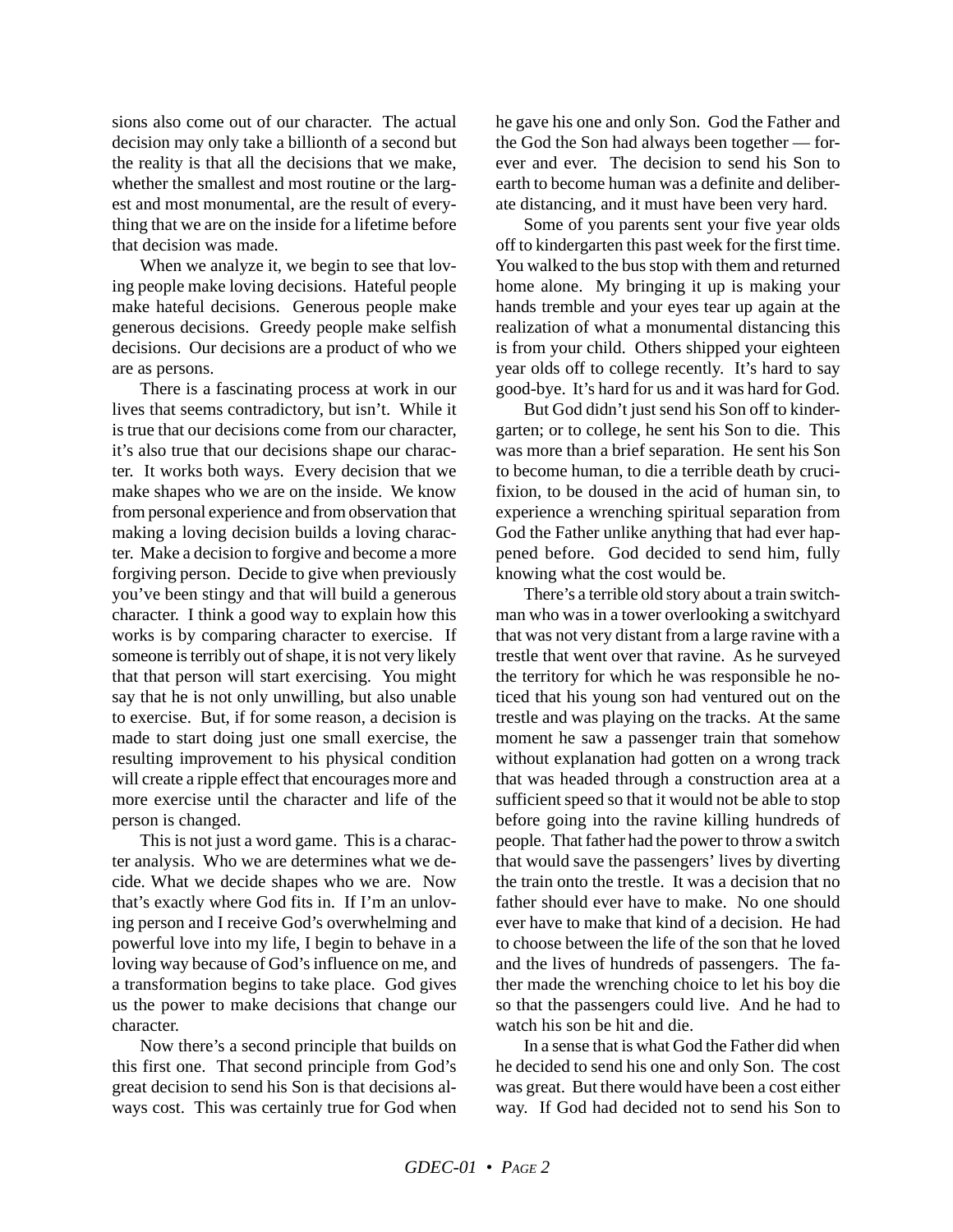take the penalty for our sins, then we would have been like the passengers on that train — doomed. Doomed to sin and death. Now I know we don't like to use the word hell or hear much about it. I don't. I don't like to say it. But that's exactly where all of us would have gone — into the gorge to an awful crashing eternity without God, to a death that would last forever.

All decisions have a cost. There is a cost to stay married and a cost if we divorce. There is a cost to keeping the job and a cost to quitting the job. There is a cost to telling a lie, but there is also a cost to telling the truth. There's a cost to greed and there's a cost to generosity. There is a cost to love, just as there is a cost to hate.

Jesus strongly emphasized the importance of counting the cost in becoming a Christian. He told would-be disciples that there is a price to following him. It can be very difficult. This principle that decisions have a cost carries over into all of our decisions and especially life's most important decisions. So before deciding whatever decisions

you are dealing with right now, carefully and prayerfully think through what that cost will be either way. Especially avoid the tragic mistake of considering only the short term. Don't go for the immedi-

ate benefit or a quick thrill and ignore the longterm price of the decision.

As Christians we need to be especially concerned that we choose what is right by God and by God's book, the Bible, regardless of the cost. No doubt there are decisions that will be pricey for us. It is a costly decision to be a fully committed follower of Jesus Christ. There is a cost to living Christianly, to telling the truth, to living a sexually moral life, to keeping promises. Even though these right decisions always come with a price, they are always worth it in the long term.

Now a third and a final principle for us to learn from God's great decision is that decisions impact others.

*God so loved the world that he gave his one and only Son that whoever believes in him shall not perish but have eternal life.*

I know that sometimes we think and behave as

if we are islands unto ourselves. That is a result of our culture which emphasizes individuality, selfsufficiency and selfishness. In most of the cultures of the world there is a great emphasis on community, while we tend to think of ourselves in isolation from other people.

Suicide is a painful example. People who commit suicide are so overwhelmed by the problems and pains they face that they lose sight of the impact that their terrible decision has upon those who love them most.

Extramarital affairs are among the most secret and private decisions a person makes. Yet there are very few decisions with greater consequences on the people involved — upon children, upon family, friends and society. Extramarital affairs may be started in a passionate billionth of a second, but they change the lives of others forever.

Marriage and divorce are usually considered highly personal decisions. The church may even be criticized for getting involved in either situation. Sometimes when people are making these

*Jesus strongly emphasized the importance of counting the cost in becoming a Christian.*

huge important decisions of life they ignore their family, ignore what the church has to say or what the Bible has to say. But the truth is that decisions to marry, to stay

married or to get divorced are like rocks thrown into a pond — their ripples can spread to distant shores.

Acts of kindness are another example. Every day each one of us encounters many other people. If we decide to commit acts of kindness to others, we can transform the lives of others. Kind words. on the telephone, writing a gracious note, letting somebody else have his or her way, yielding to another driver, spending time with somebody who's lonely — these things that only take a moment or two can transform somebody else's life. They are not lone transactions, for every decision impacts others.

The shows we choose to watch on television make a difference, as our minds and those of the other people in our household are influenced by what we see. The entertainment industry also makes its programming decisions based on our